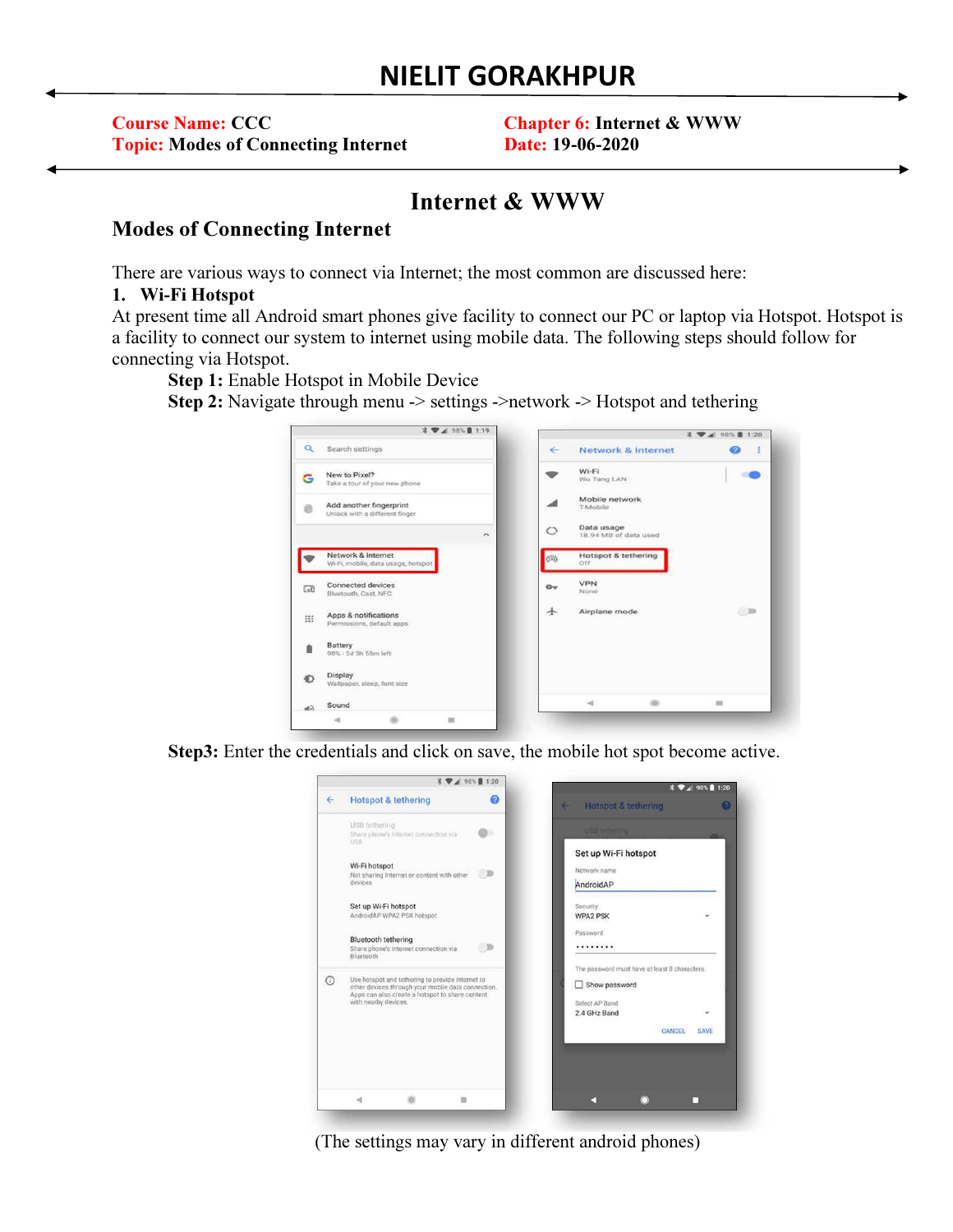## 2. Enable Wi-Fi in PC or laptop (Ubuntu 16.04):

First disable WiFi and connect your laptop to a wired network, so your network menu looks like: Slide Wi-Fi On, then available networks will be listed. Click to Connect. Disable/Enable Wi-Fi.



Scan for available networks. Select desire network and collect to mobile Hot spot. Now PC or laptop connect to the mobile hotspot and able to use mobile data

## Steps to turn Ubuntu PC into a Hotspot

It is easy to get personal hotspot on Ubuntu. This could be from an Ethernet connection or cellular modem depends upon user's need.

1. Click Edit Connections on the menu shown in above picture. Then click Add to add a new connection:



2. Choose WiFi from the drop-down box in the next window and click Create button.

| Select the type of connection you wish to create.<br>If you are creating a VPN, and the VPN connection you wish to<br>create does not appear in the list, you may not have the correct VPN<br>plugin installed.<br>Wi-Fi |          | <b>Choose a Connection Type</b> |  |  |
|--------------------------------------------------------------------------------------------------------------------------------------------------------------------------------------------------------------------------|----------|---------------------------------|--|--|
|                                                                                                                                                                                                                          | <u>?</u> |                                 |  |  |
|                                                                                                                                                                                                                          |          |                                 |  |  |
|                                                                                                                                                                                                                          |          |                                 |  |  |
|                                                                                                                                                                                                                          |          |                                 |  |  |